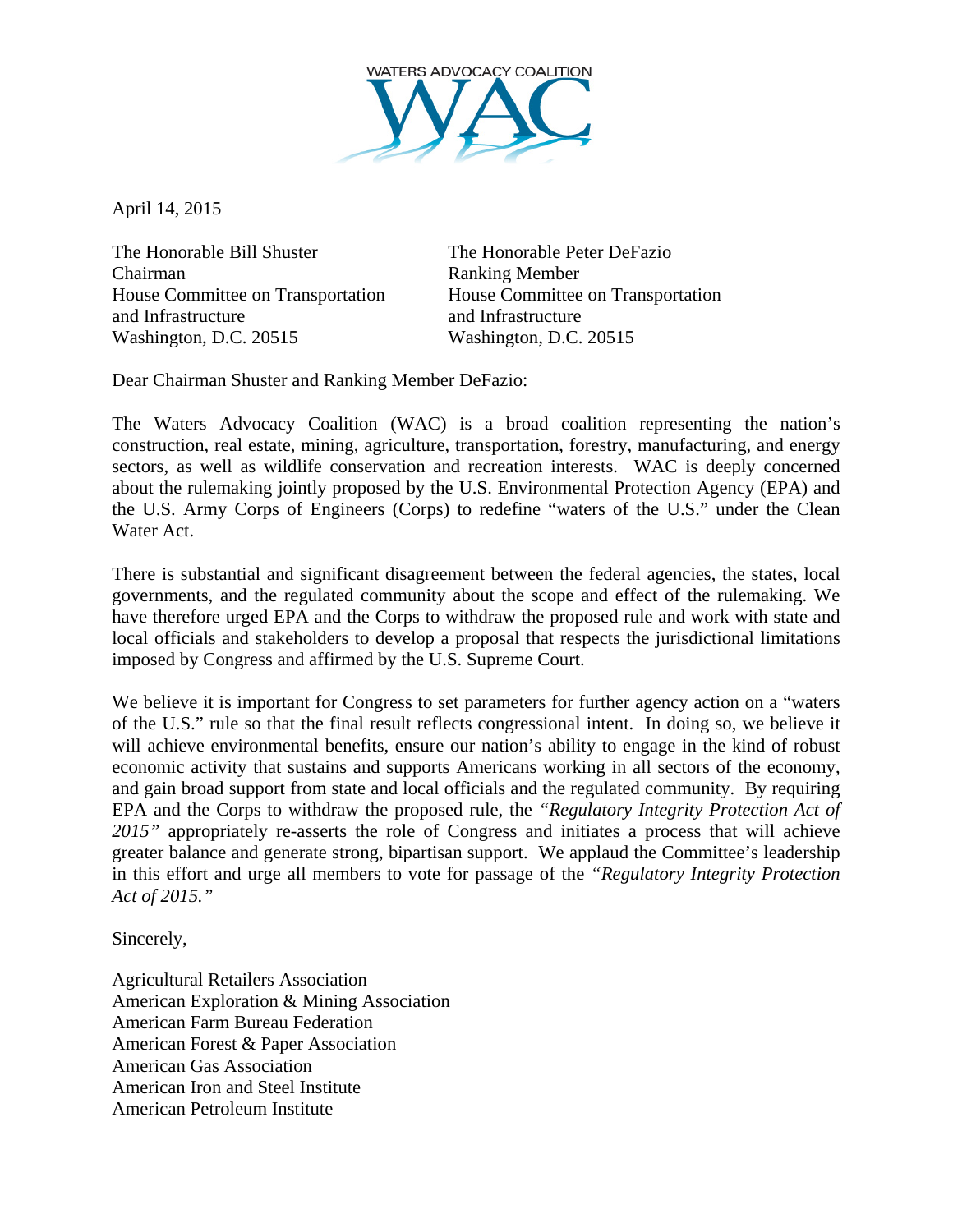Page 3 April 14, 2015

American Public Power Association American Road & Transportation Builders Association Associated Builders and Contractors The Associated General Contractors of America Association of American Railroads Association of Oil Pipe Lines Club Managers Association of America Corn Refiners Association CropLife America Edison Electric Institute Federal Forest Resources Coalition The Fertilizer Institute Foundation for Environmental and Economic Progress (FEEP) Golf Course Builders Association of America Golf Course Superintendents Association of America The Independent Petroleum Association of America (IPAA) Industrial Minerals Association – North America International Council of Shopping Centers (ICSC) International Liquid Terminals Association (ILTA) Interstate Natural Gas Association of America (INGAA) Irrigation Association Leading Builders of America NAIOP, the Commercial Real Estate Development Association National Association of Home Builders National Association of Manufacturers National Association of REALTORS® National Association of State Department of Agriculture National Cattlemen's Beef Association National Club Association National Corn Growers Association National Cotton Council National Council of Farmer Cooperatives National Golf Course Owners Association of America National Industrial Sand Association National Mining Association National Multifamily Housing Council National Oilseed Processors Association National Pork Producers Council (NPPC) National Rural Electric Cooperative Association National Stone, Sand and Gravel Association (NSSGA) Portland Cement Association Public Lands Council Responsible Industry for a Sound Environment (RISE) Southeastern Lumber Manufacturers Association Southern Crop Production Association Sports Turf Managers Association